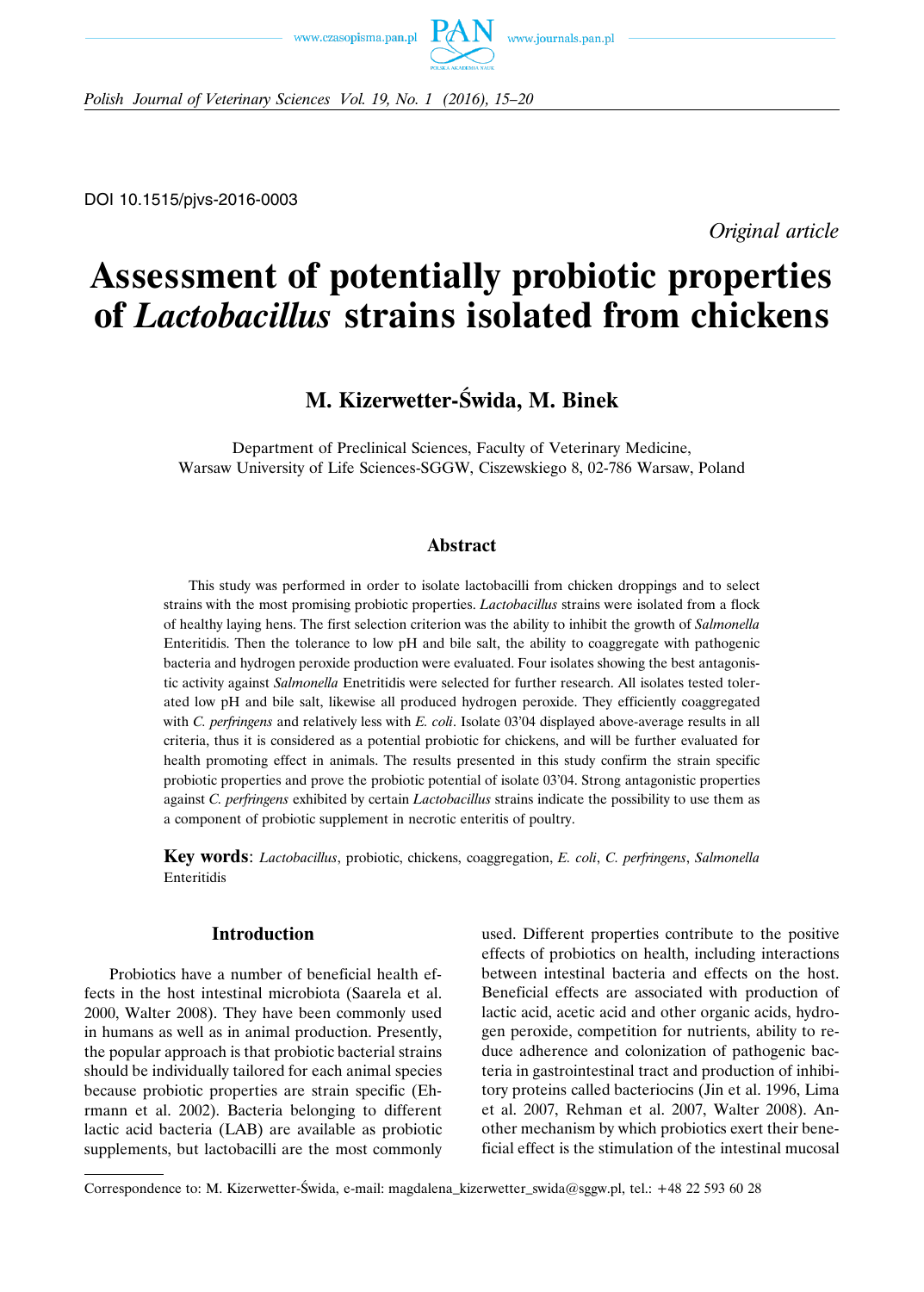

immune response and regulation of the inflammation processes by changing expression levels of the cytokines (Cao et al. 2012, Messaoudi et al. 2012b)

The search for a new probiotic strains is driven by the growing demand for reducing the antimicrobials use in food-production animals. There are many different probiotic products designated for chickens, however some of them may be not fully effective, most likely because of lack of the proper studies on the probiotic properties of bacterial strains included in these formulations. The selection criteria for a new probiotic strains include a series of *in vitro* and *in vivo* experiments. One of the desirable attribute is the ability of lactobacilli to coaggregate with pathogenic bacteria, which supports the activity of inhibitory agents secreted by lactobacilli (Ehrmann et al. 2002, Klaenhammer et al. 2008). Other important functional properties, which provide survival in the digestive system are the tolerance to gastric acid and bile salt (Garriga et al. 1998, Klaenhammer et al. 2008, Walter 2008).

This study was planned as a preliminary step for selection of potentially probiotic lactobacilli for further *in vivo* experiments. Hence, in this research *Lactobacillus* spp. were isolated from chicken GIT, isolates showing antagonistic activity against *Salmonella* Enetritidis were selected for further evaluation. Lactobacilli were investigated for low pH tolerance, bile salt tolerance, the ability to coaggregate with pathogenic bacteria and to produce hydrogen peroxide.

# **Materials and Methods**

#### **Bacterial isolates and growth conditions**

*Lactobacillus* spp. have been isolated from fresh droppings of healthy laying hens (Withe Leghorn, 40 weeks of age) kept on litter. All birds were provided with free access to clean water and a standard feed. Bacteria were grown on De Man-Rogosa-Sharpe (MRS) agar (Oxoid) in anaerobic conditions at 37°C for 48 h. The isolates were identified based on Gram's stain morphology, catalase reaction, and biochemical properties tested in API 50CHL (bioMerieux). Pathogenic bacteria: *Escherichia coli*, *Salmonella* Enteritidis and *Clostridium perfringens* have been isolated from chicken internal organs in the Microbiological Diagnostic Laboratory, Faculty of Veterinary Medicine, Warsaw Agriculture University.

#### **Agar spot test – detection of antibacterial activity**

Lactobacilli were tested for inhibitory activity against randomly selected clinical *Salmonella* Enteritidis isolate. The agar spot test was performed according to the method described by Schillinger and Lucke (1989). Briefly, lactobacilli were spot inoculated on MRS agar and incubated at 37°C for 48 h in anaerobic conditions. Then, the plates were overlaid with 7 ml of soft agar (0.75% agar) containing  $10<sup>7</sup>$ CFU/ml of *Salmonella* Enteritidis and incubated aerobically at 37°C for 24h. The diameters of growth inhibition zones around lactobacilli were recorded.

#### **Acid and bile tolerance**

Acid and bile tolerance were examined according to the method described by Anderson et al. (2010) with some modifications. Each *Lactobacillus* isolate was grown overnight at 37°C in MRS broth. To determine acid tolerance the pH of each MRS broth was adjusted with HCl to 2.5 and then lactobacilli were incubated for 4h at 37°C under anaerobic conditions. The number of viable cells was established using quantitative cultures on MRS agar before and after the incubation, in triplicate. Bile salts tolerance was verified by incubation of each isolate in MRS broth containing 0.5% (w/v) of bile salt (Sigma). After 4 h of incubation at 37°C under anaerobic conditions, viable cells were counted as described above. The survival rate was calculated as  $log_{10}$  values of CFU/ml.

#### **Coaggregation experiments**

Coaggregation experiments were performed as described by Juárez Tomás et al. (2005). Overnight broth cultures of lactobacilli and pathogenic bacteria (*E. coli*, *Salmonella* Enteritidis or *C. perfringens*) were centrifuged, washed twice in coaggregation buffer of the following composition:  $CaCl<sub>2</sub> 0.1$  mM,  $MgCl<sub>2</sub> 0.1$ mM, NaCl 0.15 mM, NaN<sub>3</sub> 3.1 mM in 1 mM Tris buffer, pH 7.0, and resuspended in this buffer. The volume of 2 ml of each *Lactobacillus* suspension was mixed with 2 ml of pathogenic bacteria and the  $OD_{600}$ was measured. After 2, 4, 12 and 24 h of incubation at room temperature,  $OD_{600}$  was measured again. The percent of coaggregation was calculated:

% coaggregation =  $(OD_1 - OD_2 / OD_1)$  x 100%

Where  $OD_1$  is the initial optical density of mixture of *Lactobacillus* and pathogenic strain, OD<sub>2</sub> is the optical density after 2 h, 4 h, 12 h, and 24 h of incubation.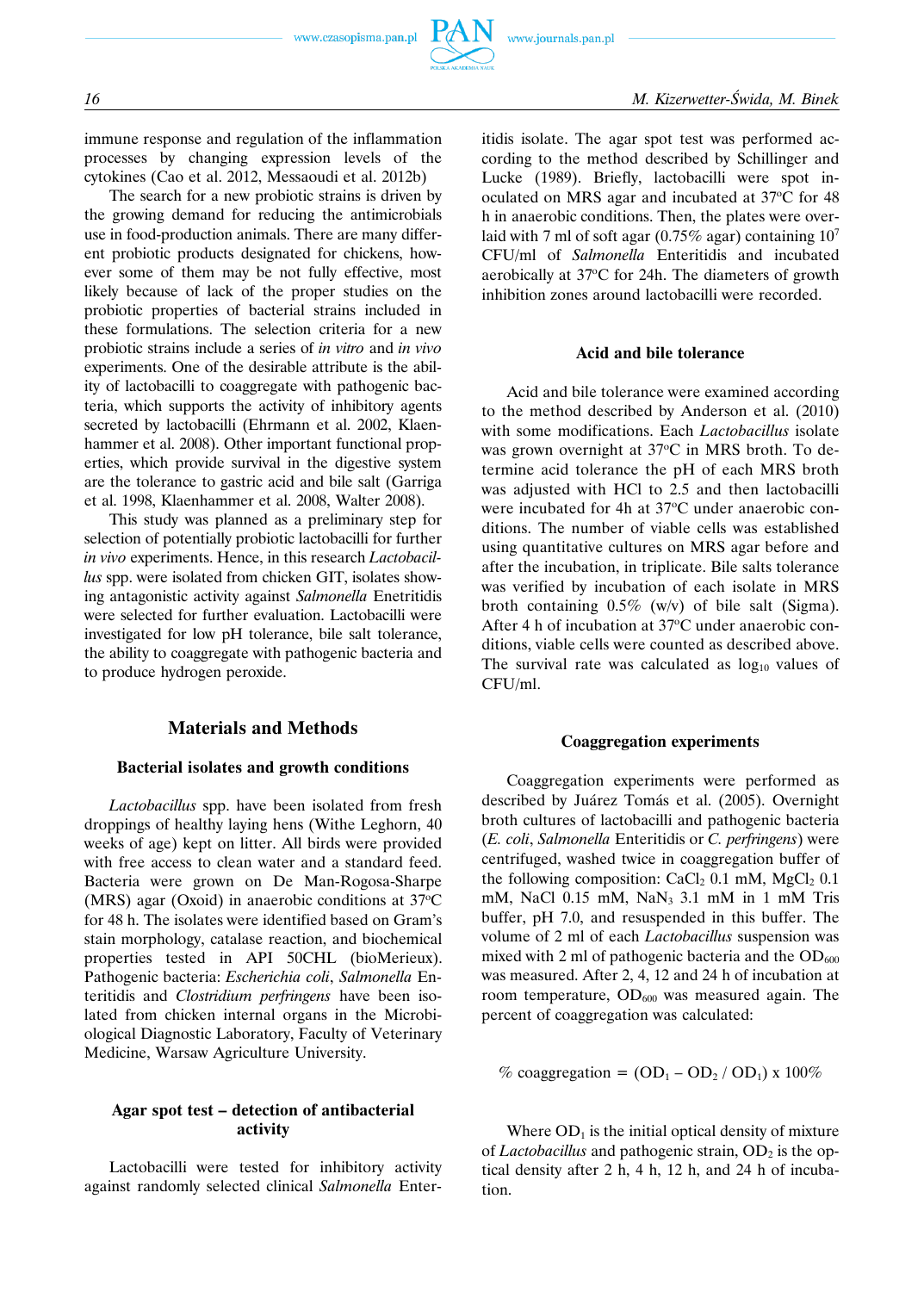www.czasopisma.pan.pl

www.journals.pan.pl

| Table 1. The tolerance of isolated lactobacilli to low pH and bile salt. |                                  |                          |                   |                          |                   |
|--------------------------------------------------------------------------|----------------------------------|--------------------------|-------------------|--------------------------|-------------------|
| <b>Isolates</b>                                                          | Initial $log_{10}$<br>$CFU/ml^*$ | $pH$ 2.5                 |                   | $0.5\%$ of bile salt     |                   |
|                                                                          |                                  | $Log10 CFU/ml$ after 4 h | $\%$ of viability | $Log10 CFU/ml$ after 4 h | $\%$ of viability |
| 03'04                                                                    | $8.10 \pm 0.09$                  | $7.89 \pm 0.11$          | $97\%$            | $7.65 \pm 0.19$          | 94%               |
| 01'05                                                                    | $7.69 \pm 0.12$                  | $7.30 \pm 0.17$          | 95%               | $7.04 \pm 0.21$          | $92\%$            |
| 03'05                                                                    | $8.42 \pm 0.37$                  | $7.97 \pm 0.21$          | 95%               | $7.43 \pm 0.24$          | 88%               |

 $10'05$   $8.08 \pm 0.19$   $7.63 \pm 0.18$   $94\%$   $7.41 \pm 0.18$   $92\%$ 

\* – Values are the mean ±SD from three independent experiments

#### **Determination of hydrogen peroxide production**

*Lactobacillus* isolates were tested for hydrogen peroxide production  $(H_2O_2)$  by the qualitative plate method, using horseradish peroxide incorporated in 3,3',5,5'-tetramethylbenzidine (TMB, Sigma) MRS agar medium (Eschenbach et al. 1989). Lactobacilli were cultured on MRS agar containing 1mM TMB and 2U/ml horseradish peroxide (Sigma). Plates were incubated in anaerobic conditions at  $37^{\circ}$ C for 48 h. Colonies of  $H_2O_2$ -producing strains turned blue after exposure to air for 30 min.

#### **Results**

In total 62 isolates were obtained from chicken droppings. All these bacteria were presumptively identified as lactobacilli, because of the ability to grow on MRS agar, Gram positive, rod shape cell morphology and the negative results in catalase test. Four isolates showing the widest inhibition zones 10 mm (isolate designated as 1'05), 11 mm (10'05), 14 mm (03'04), and 15 mm (3'05) obtained in agar spot test with *Salmonella* Enetritidis were selected for further evaluations. These isolates, in accordance to API50CH, were identified as *L. salivarius* (03'04, 01'05 and 10'05) and *L. brevis* (03'05).

The results of acid and bile tolerance are shown in Table 1. All isolates were able to tolerate pH 2.5 with the loss of viability from 97% to 94%. Slightly lower tolerance was observed to 0.5% of bile salt, however the loss of viability was within a range from 94% to 88%. The isolate 03'04 has showed a clearly greater resistance to low pH and bile salt.

Figures 1-3 present the results of coaggregation of evaluated *Lactobacillus* isolates with pathogenic bacteria. In general, all *Lactobacillus* isolates shown higher ability to coaggregate with *C. perfringens* comparing to other pathogens. The percentage of coaggregation with *C. perfringens* observed after 24 hours for isolate 03'04 was 71%, and from 43% to 52% for the remaining three isolates. The percentage of coaggregation *with E. coli* and *Salmonella* displayed by isolate 03'04 was 37% and 53% respectively. These values for the other isolates ranged from 17% to 23% for *E. coli* and from 12% to 21% for *Salmonella*.

All *Lactobacillus* isolates tested has been classified as hydrogen peroxide producers, as confirmed by observing the dark blue colonies after exposure to air.

## **Discussion**

In 2002 the FAO/WHO Working Group developed new guidelines for the introduction of a new probiotics microorganisms. The special attention was put on safety assessment and effectiveness. The guidelines contain the following recommendations: *in vitro* tests to evaluate probiotic potential and *in vivo* clinical on animals or humans (FAO/WHO, 2002). The use of *in vitro* test as selection criteria is unavoidable and contributes to reducing the number of strains for *in vivo* testing (Taheri et al. 2009). The isolation of various *Lactobacillus* species including *L. salivarius* and *L. brevis* from chicken GIT has been reported previously, which is in line with identification of isolates described in the present study (Kizerwetter-Świda and Binek 2009, Bujnakova et al. 2014).

One of the crucial properties of probiotic lactobacilli is the ability to survive in the low pH of the stomach and in the high concentration of bile salt of the upper GIT. The capability to tolerate acid and bile is considered as good indicators for the viability in the GIT, thus these characteristics are often assessed in preliminary examination of potentially probiotic strains (Bull et al. 2013).

In our experiment four *Lactobacillus* isolates showing the best ability to inhibit the growth of *Salmonella* Enteritidis, were selected for further evaluations. Isolate 03'04 showed significantly higher tolerance to low pH and bile salt, with the viability 97% at pH 2.5 and 94% in 0.5% of bile salt. However, all other isolates showed good tolerance to these conditions and their viability ranged from 94% to 95% in low pH, and from 88% to 92 in bile salt. Obtained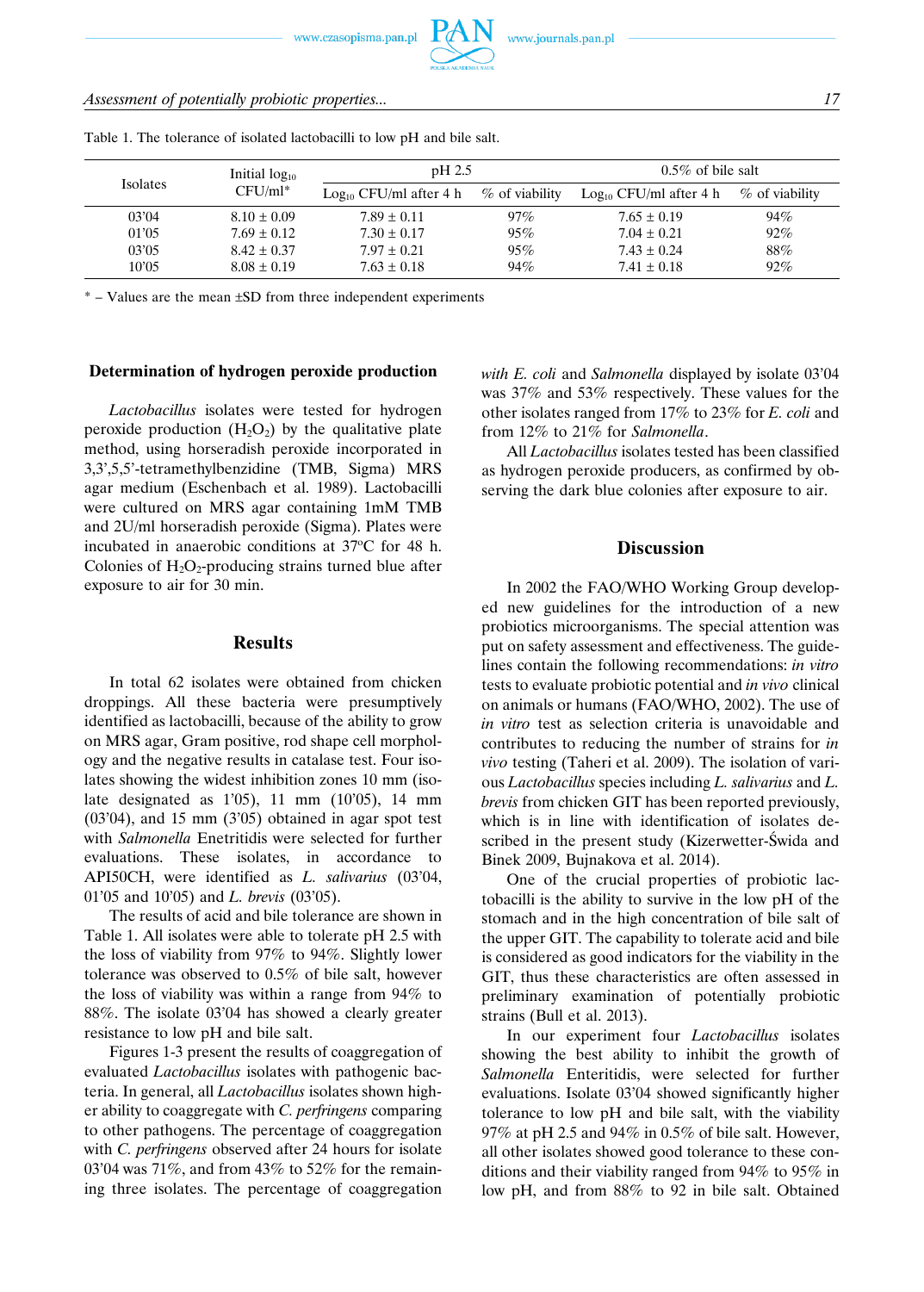



Fig. 1. Coaggregation ability of *Lactobacillus* isolates with *C. perfringens*.



Fig. 2. Coaggregation ability of *Lactobacillus* isolates with *E. coli*.



Fig. 3. Coaggregation ability of *Lactobacillus* isolates with *Salmonella* spp.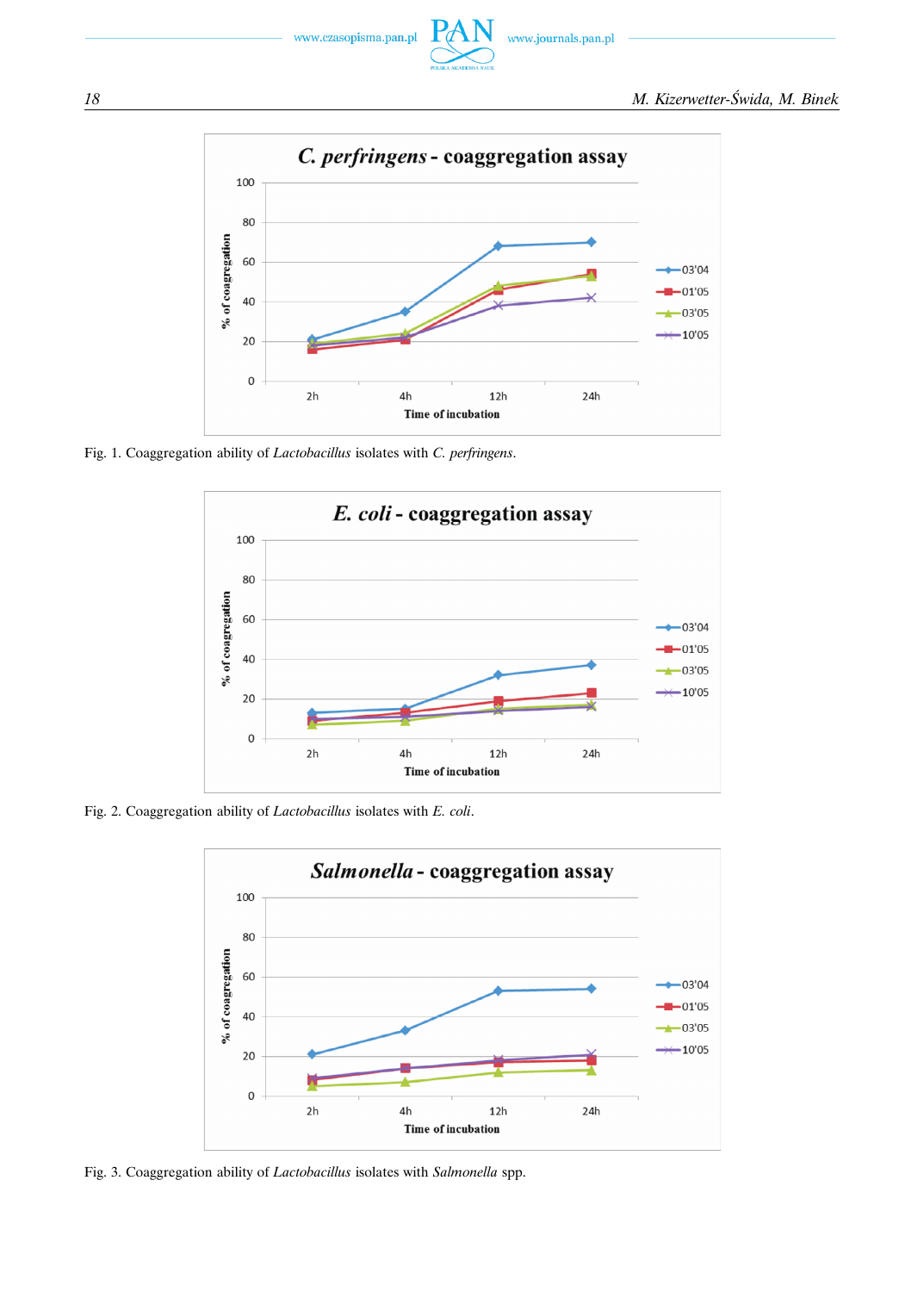www.czasopisma.pan.pl



results confirm that the acid and bile tolerance is specific only for some *Lactobacillus* isolates (Ehrmann et al. 2002, Taheri at al. 2009). Survival of different lactobacilli was dependent on the time and the pH or bile salts concentration used in individual studies. Some isolates of chicken origin exhibited even 100% survival rate at pH of 2.0, while others showed no viability at those conditions (Garriaga et al. 1998, Lee et al. 2008, Bujnakova et al. 2014). Hashemi et al. (2014) described significantly lower viability of lactobacilli after 2 h of incubation at the pH 2 or in 0.3% of bile salt, but all evaluated bacteria were obtained from traditional kurdish cheese. It is well documented that lactobacilli isolated from GIT are able to tolerate low pH and bile salt, as compared to strains obtained from fermented food products (Ehrmann et al. 2002, Koll et al. 2008). The greater bile tolerance of particular *Lactobacillus* strains was proved to be correlated with the presence of bile salt hydrolases genes in their cells (Klaenhammer et al. 2008, Messaoudi et al. 2012b).

Coaggregation of lactobacilli with enteropathogenic bacteria is well known and has previously been reported by various authors (Garriga et al. 1998, Taheri et al. 2009). Ability to coaggregate is also a property specific to the particular genus and species. Strain specific, selective *in vitro* activity of probiotic lactobacilli against *C. perfringes* was described previously (Kizerwetter-Świda and Binek 2005). Other studies such as that of Valeriano et al. (2014) reported high coaggregation ability of lactobacilli isolated from piglet feaces with *E. coli* and *Salmonella*. It is remarkable, that some *Lactobacillus* strains demonstrate extremely wide range of antagonistic activity including also *Campylobacter jejuni*, *C. coli*, and also *Listeria* spp., and *Staphylococcus aureus* (Messaoudi et al. 2012a). The presented study showed that isolate 03'04 exhibited the highest coaggregation abilities, particularly with *C. perfringens*, as compared to the remaining three isolates.

Hydrogen peroxide is one of the metabolites that may be produced by *Lactobacillus* and other lactic acid bacteria (LAB) and may contribute to the inhibition of pathogenic bacteria. The quantity of  $H_2O_2$  produced by different LAB varies, depending on the strain, and for some of them  $H_2O_2$  production is not observed (Sabir et al. 2010). All four isolates tested in our study showed the ability to produce  $H_2O_2$ , which may promote their antagonistic activity against pathogenic bacteria.

All four evaluated *Lactobacillus* isolates were able to tolerate low pH and bile salt, showed good coaggregation scores with pathogenic bacteria and produce  $H_2O_2$  production, thus they could be considered as a components of probiotics supplement for poultry. Isolate 03'04 showing above-average results in all investigated attributes seems particularly promising candidate for *in vivo* experiments. These results strongly suggest the desirability of *in vitro* assessment of a new potentially probiotic bacteria, what is expected to contribute to the development of more effective probiotic supplements for poultry.

#### **Acknowledgments**

This work was supported by the Ministry of Science and Higher Education (grant No. N30801132/1242).

#### **References**

- Anderson RC, Cookson AL., McNabb WC, Kelly WJ, Roy NC (**2010**) *Lactobacillus plantarum* DSM 2648 is a potential probiotic that enhances intestinal barrier function. FEMS Microbiol Lett 309: 184-192.
- Bujnakova D, Strakova E, Kmet V (**2014**) *In vitro* evaluation of the safety and probiotic properties of lactobacilli isolated from chicken and calves. Anaerobe 29: 118-127.
- Bull M, Plummer S, Marchesi J, Mahenthiralingam E (**2013**) The life history of *Lactobacillus acidophilus* as a probiotic: a tale of revisionary taxonomy, misidentification and commercial success. FEMS Microbiol Lett 349: 77-87.
- Cao L, Yang XJ, Li ZJ, Sun FF, Wu XH, Yao JH (**2012**) Reduced lesions in chickens with *Clostridium perfringens*-induced necrotic enteritis by *Lactobacillus fermentum* 1.20291. Poult Sci 91: 3065-3071.
- Ehrmann MA, Kurzak P, Bauer J, Vogel RF (**2002**) Characterization of lactobacilli towards their use as probiotic adjuncts in poultry. J Appl Microbiol 92: 966-975.
- Eschenbach DA, Davick PR, Williams BL, Klebanoff SJ, Young-Smith K, Critchlow CM, Holmes KK (**1989**) Prevalence of hydrogen peroxide-producing *Lactobacillus* species in normal women and women with bacterial vaginosis. J Clin Microbiol 27: 251-256.
- FAO/WHO (**2002**) Joint FAO/WHO Working group report on drafting guidelines for the evaluation of probiotics in food. London, Ontario, Canada, pp 1-11.
- Garriga M, Pascual M, Monfort JM, Hugas M (**1998**) Selection of lactobacilli for chicken probiotic adjuncts. J Appl Microbiol 84: 125-132.
- Hashemi SM, Shahidi F, Mortazavi SA, Milani E, Eshaghi Z (**2014**) Potentially probiotic *Lactobacillus* strains from traditional Kurdish cheese. Probiotics Antimicrob Proteins 6: 22-31.
- Jin LZ, Ho YW, Abdullah N, Ali MA, Jalaludin S (**1996**) Antagonistic effects of intestinal *Lactobacillus* isolates on pathogens of chicken. Lett Appl Microbiol 23: 67-71.
- Juárez Tomás MS, Wiese B, Nader-Macías ME (2005) Effects of culture conditions on the growth and auto-aggregation ability of vaginal *Lactobacillus johnsonii* CRL 1294. J Appl Microbiol 99: 1383-1391.
- Kizerwetter-Świda M, Binek M (**2009**) Protective effect of potentially probiotic *Lactobacillus* strain on infection